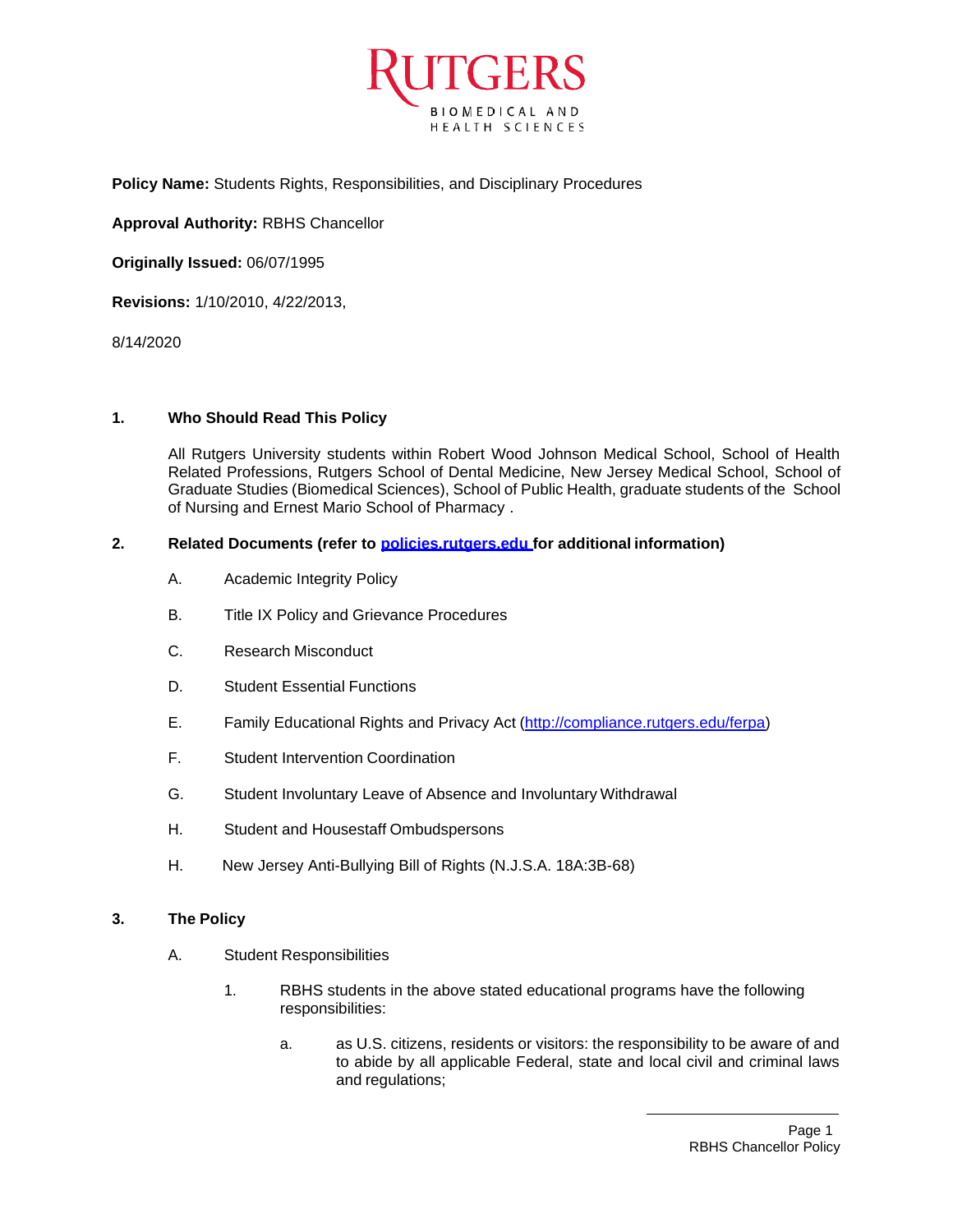b. as students at RBHS: the responsibility to be aware of and to abide by all applicable University and School policies, rules, procedures and standards, both general and academic; and the responsibility for personal and professional integrity and honesty; and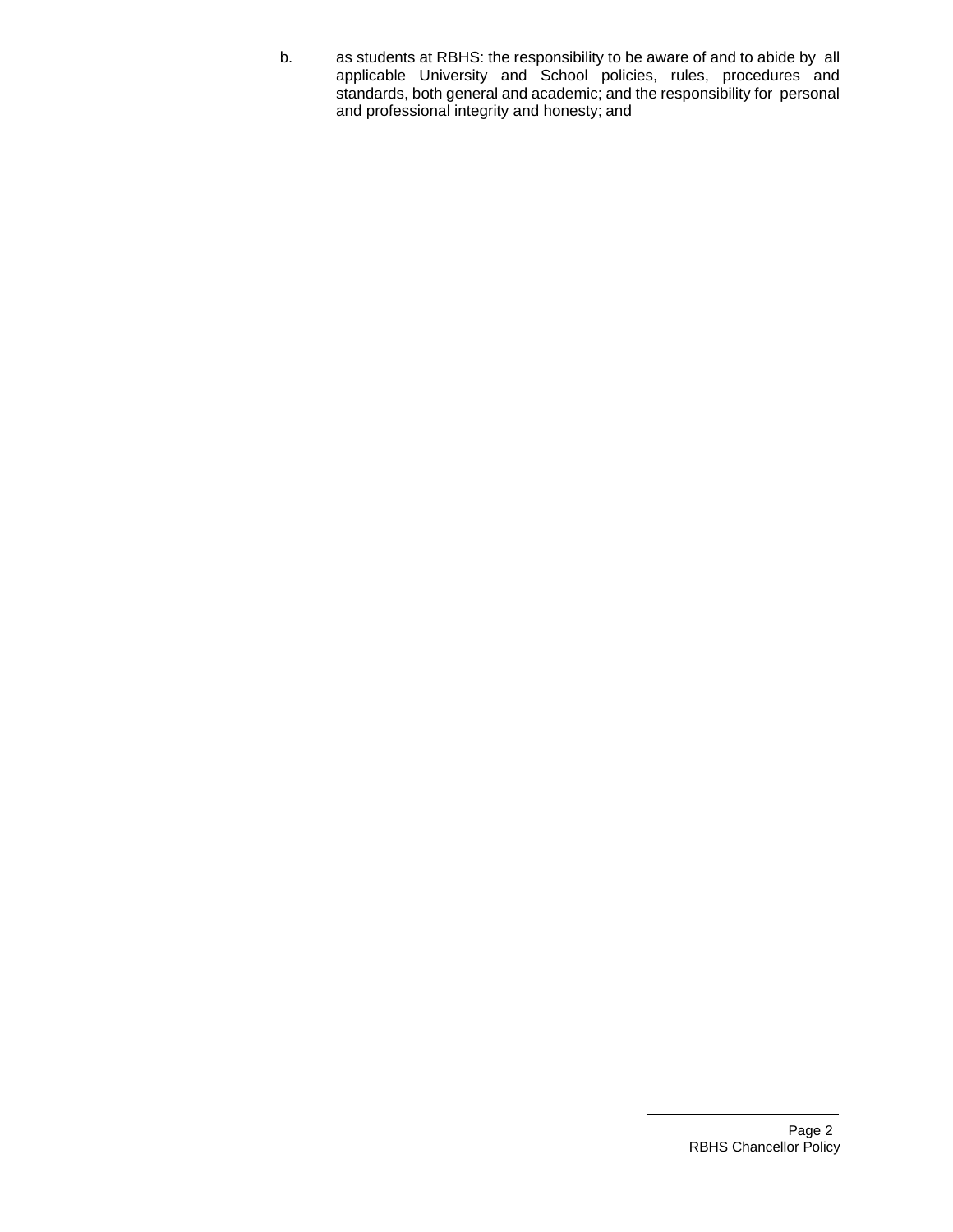- c. as future health care professionals and/or biomedical scientists holding a public trust: the responsibility to adhere to all generally recognized standards of professional and ethical conduct; and the responsibility to help ensure that high standards of professional and ethical conduct are upheld by fellow students, colleagues and peers by reporting incidents of academic and professional dishonesty observed in others.
- 2. Each School shall have an Honor Code and/or Code of Professional Conduct which sets forth general principles of integrity and honesty as well as ethical and professional expectations for behavior. These may be patterned after codes of behavior promulgated by national professional associations. These codes shall be distributed to students upon enrollment, incorporated into catalogs, student handbooks and/or other appropriate student materials, and discussed with students during their course of study. Students shall be informed at the same time that violations of the Code will be considered with the gravest concern and may be punishable with sanctions as severe as suspension or dismissal. Violations of the Code may be considered a failure to adhere to the academic standards of the School.
- B. Student Rights
	- 1. Students on Rutgers campuses have the following rights: the academic freedom to examine and discuss all questions of relevance and to express opinions publicly and privately; the right to be informed of and to participate, when invited, in the formulation and implementation of appropriate policies and procedures affecting student affairs, and to express views about policies and issues of student interest; the right to form associations to promote common interests; the right to be apprised of criteria for academic evaluation, advancement and graduation; all rights and protections mandated by applicable Federal and state constitutions, laws and regulations; and the right to seek redress of grievances and have complaints heard.
	- 2. Each RBHS School shall have and shall publicize policies, procedures and standards ensuring that its students can exercise the above rights.
- C. Academic Performance
	- 1. In accordance with School Bylaws, the faculty of each School have the duty and authority to establish academic standards and rules, including standards for examinations, grading, academic standing, attendance, promotion, dismissal, and requirements for degrees and certificates. These academic standards and rules shall be set forth in the School's catalog or student handbook.
	- 2. All actions relating to student academic performance shall be governed by appropriate School bylaws and procedures, whether or not disciplinary action is taken pursuant to Section V.E. below.
	- 3. Action may be taken to address a student's ability to fulfill the Essential Functions required for participation in the course of study in which the student is enrolled pursuant to the RBHS policy, Student Essential Functions.
- D. Student Ombudsperson

Each Dean shall designate an individual at his/her School to serve as an Ombudsperson to serve as a resource for students and to guide and assist students and the School in the evaluation of options for resolving problems. The Ombudsperson will have a functional relationship with the University Office of the Executive Vice President for Academic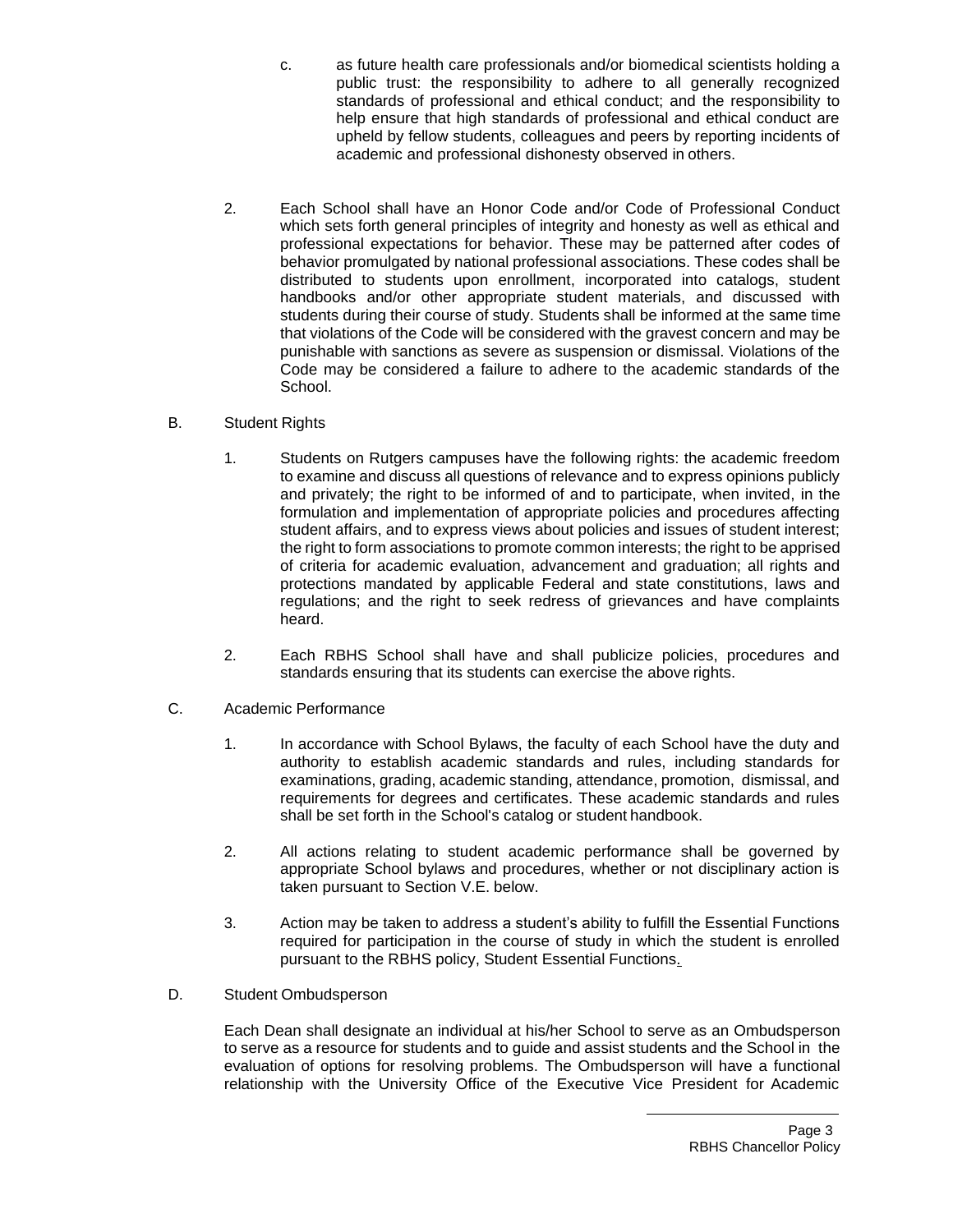Affairs, and the ability to approach any individual within the School or University administration. The Ombudsperson will be independent of the offices and individuals who have notice, compliance, regulatory, enforcement, adjudicatory and disciplinary functions with respect to students. The Ombudsperson will have a set term, which may be renewed by the Dean at the end of each term, and may be removed during any term only for good cause. Ombudspersons shall maintain confidentiality to the extent permitted by law and will not maintain any records relating to consultations or activities other than statistical reporting. The policy, Student and Housestaff Ombudspersons, will serve as a model for each Ombuds office.

E. Disciplinary Infractions

The following list provides examples of actionable disciplinary infractions under this policy's student disciplinary procedures, and may also subject the student to action by the RBHS School concerning academic performance or research misconduct occurring on campus or off campus:

- 1. an infraction of Federal, state or local civil or criminal laws and regulations;
- 2. an infraction of University or School policies, procedures, rules and standards;
- 3. an infraction of professional and academic codes of honor or standards of behavior;
- 4. an act of harassment, intimidation or bullying, including any gesture, any written, verbal or physical act, or any electronic communication that is reasonably perceived as being motivated either by any actual or perceived characteristic, such as race, color, religion, ancestry, national origin, gender, sexual orientation, gender identity and expression, or a mental, physical or sensory disability, or by any other distinguishing characteristic or any act that substantially disrupts or interferes with the orderly operation of the school or the rights of other students and that:
	- (a) a reasonable person should know, under the circumstances, will have the effect of physically or emotionally harming a student or damaging the student's property, or placing a student in reasonable fear of physical or emotional harm to his person or damage to his property; or
	- (b) has the effect of insulting or demeaning any student or group of students; or
	- (c) creates a hostile environment for the student by interfering with a student's education or by severely or pervasively causing physical or emotional harm to the student;

(Reprinted in part from: New Jersey Anti-Bullying Bill of Rights 2010, N.J.S.A. 18A:37-14).

- 5. acts of sexual harassment, including sexual violence or sexual coercion, that do not fall within the definition of Covered Sexual Harassment under the Title IX Policy and Grievance Procedures, whether or not the acts are the subject of civil or criminal action;
- 6. stealing or other unethical means of acquiring materials and documents;
- 7. forging of any material or document;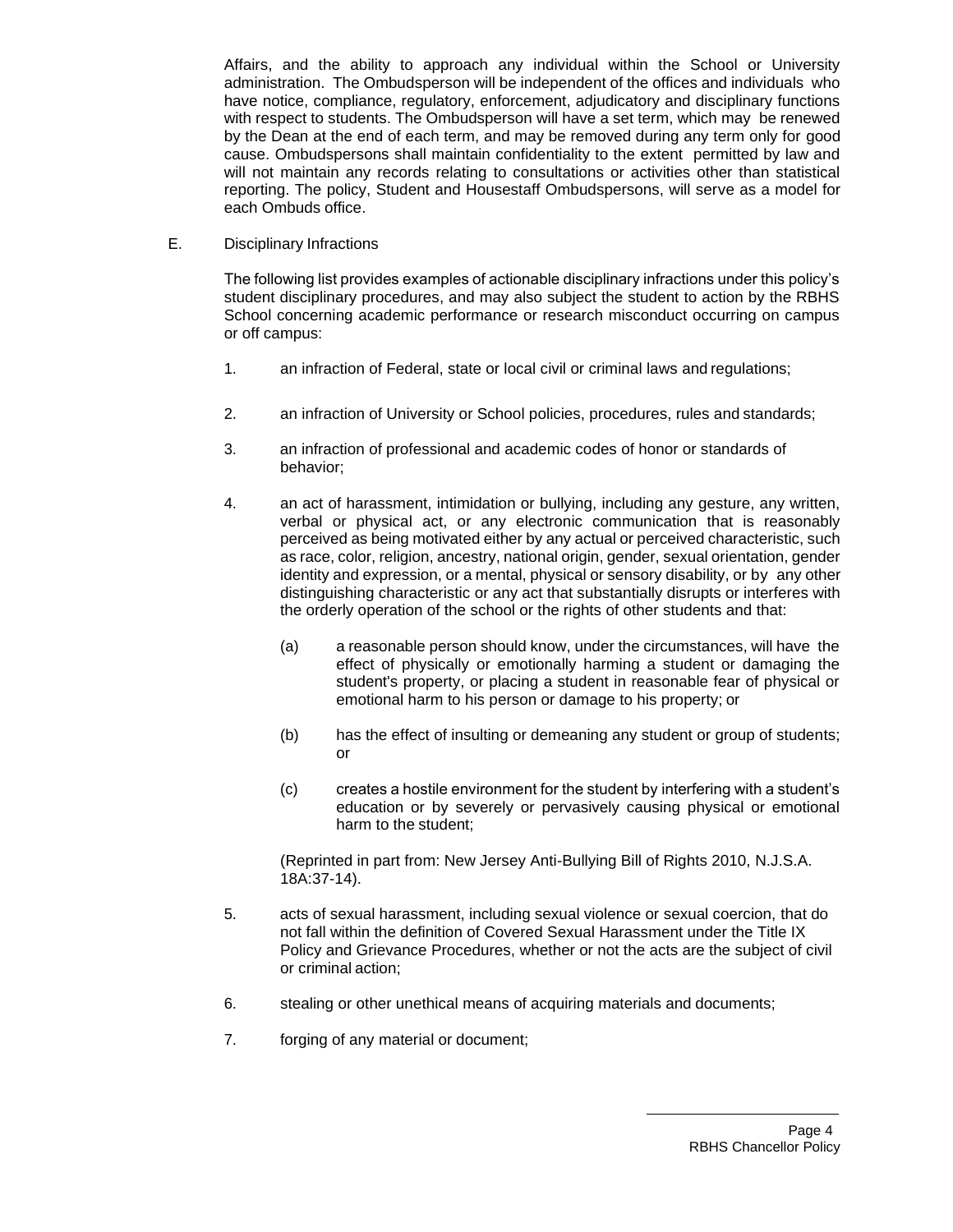- 8. falsification or fabrication of any document or data;
- 9. violations of the Academic Integrity Policy
- 10. ;
- 11. conduct that causes a material and substantial disruption to the educational mission of the school or an individual's work or study.
- F. Disciplinary Procedural Requirements
	- 1. A request for disciplinary action against a student may be made in writing to the Dean by any student, faculty member or administrative officer within thirty (30) working days of an alleged infraction or the discovery of an infraction under Section V.E. of this policy.
	- 2. The Dean or his/her designee may attempt to resolve the matter with the accused student, except in cases involving allegations of Covered Sexual Harassment, as defined in the Title IX Policy and Grievance Procedures, which will proceed according to that Policy. In addition, if the Dean or his/her designee concludes that the matter cannot or should not be resolved informally, he/she shall refer it to the Hearing Body of the School within ten (10) working days of the decision that the matter cannot or should not be resolved informally. At the Dean's discretion, the awarding of a degree or certificate may be delayed pending the outcome of the disciplinary procedure.
	- 3. The Hearing Body shall forward to the accused and to the complainant written notice of the complaint and of the time, date and place of the hearing, which shall be held within fifteen (15) working days of receipt of a request from the Dean or his/her designee.
	- 4. The Hearing Body shall convene to hear the complaint and make recommendations for action to the Dean.
		- a. The Hearing Body shall be an established committee at each School and shall be constituted according to rules established by each School, but in all events shall consist of at least four members, two of whom must be students, and others who may be faculty, administrators or students, or any combination thereof, who are not directly involved in the matter to be considered.
		- b. Witnesses may be called by any participant. The accused student's education records, as defined by the Family Educational Rights and Privacy Act, may be examined and considered by the Hearing Body. Relevant materials may be presented by any participant. The Chair of the Hearing Body may at any time request submission of documents or an appearance by anyone involved in the matter, and may conduct as many hearing sessions as necessary to complete its consideration of the complaint, within the time period designated in this procedure. The Chair of the Hearing Body may request submission of information concerning other disciplinary actions taken by the School against any student, without identification of the student(s) involved, to inform the Hearing Body's consideration of recommendations for discipline.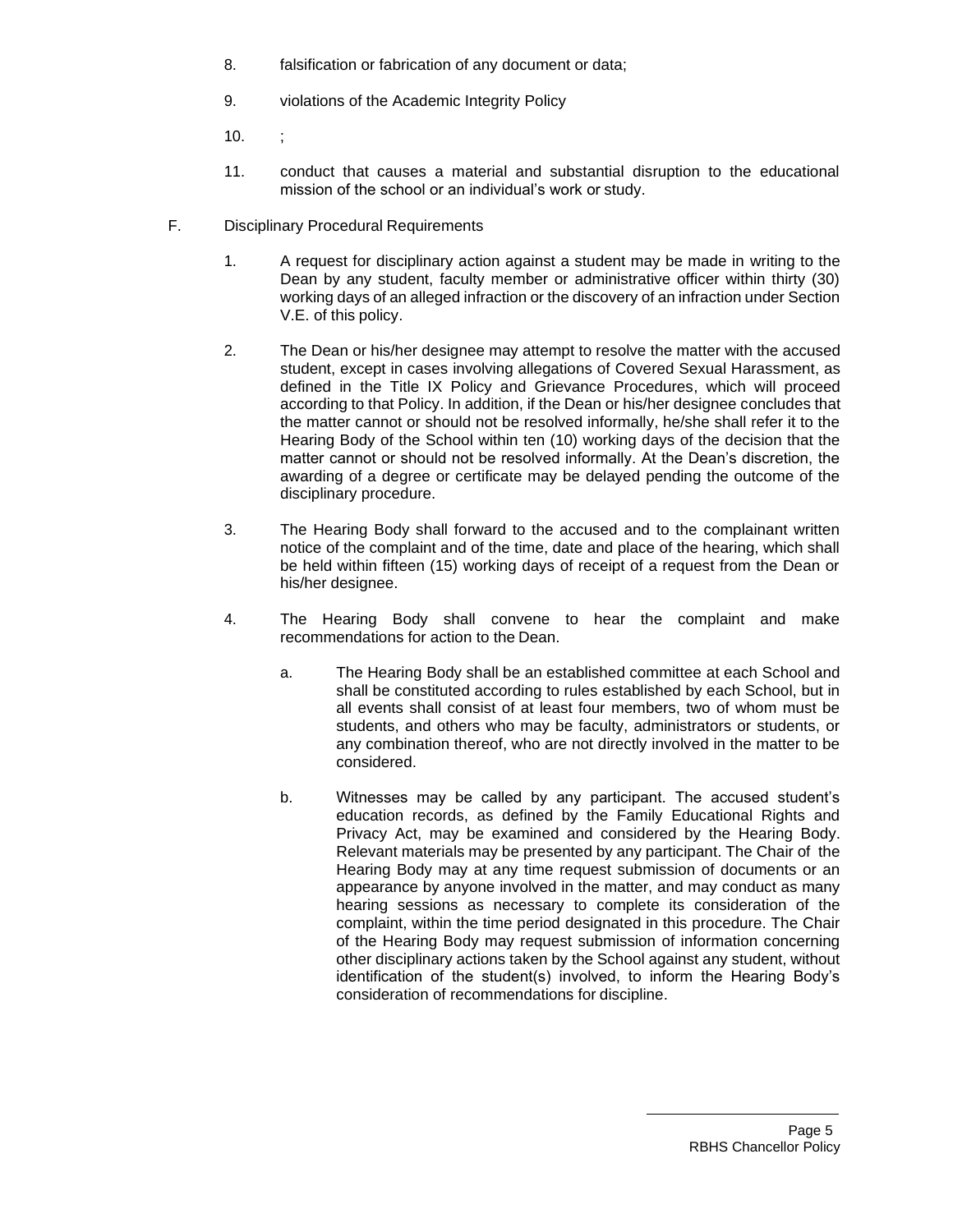- c. Students may consult private legal counsel at any time for advice. Students or legal counsel may submit to the Hearing Body any documents or other evidence relevant to the matter at any time prior to the conclusion of the hearing. Legal counsel shall not be permitted to appear at the proceedings of the Hearing Body, but may be present outside the hearing room to consult with the student, at the student's request. Students may be accompanied by a non-attorney advocate during the hearing to consult privately with the student and, at the student's request, to present a final statement on the student's behalf. No other participation by the advocate is permitted.
- d. The burden of proof shall rest with the complainant. The standard of proof shall be the preponderance of the evidence standard (i.e. it is more likely than not that the offense occurred).
- e. The Chair of the Hearing Body shall rule on all procedural matters in accordance with this policy, with the procedural rules of the School, and with generally accepted terms of academic fairness. Whenever necessary, the Chair may seek the advice of the Office of General Counsel in procedural matters. Hearing Body procedures shall, at a minimum, ensure:
	- i. that all allegations be fully heard and considered by the Hearing Body, whether or not the accused student admits committing the offense.
	- ii. that witnesses designated by the complainant, the accused, the School administration or the Hearing Body be heard and that the accused be permitted to be present during testimony; the Hearing Body may request the presence of the complainant during the testimony of other witnesses, in whole or in part. In addition, administrative staff may be present during the Hearing Body proceedings to provide assistance to the Hearing Body.
	- iii. that, subject to protections provided by FERPA, both the complainant and the accused be afforded similar and timely access to any information that is considered by the Hearing Body.
	- iv. that testimony during the hearing shall be recorded or recorded and transcribed by a court stenographer, excluding all deliberations by the Hearing Body; an accused student may request in advance that the School employ a court stenographer during the hearing, at the student's own expense, and obtain a copy of the recording or a transcript at his/her own expense.
	- v. that the Hearing Body complete its hearing procedures within forty (40) working days of the commencement of the hearing, and submit to the Dean, with copies to the complainant and to the accused, within seven (7) working days thereafter, a written recommendation, including any findings of fact made by the Hearing Body, and a reporting of the total vote tally of the Hearing Body's decision, without reference to individual votes.
	- vi. that the recommendations of the Hearing Body may consist of any or no disciplinary action, based on the factual findings, the severity of the infraction, the accused student's education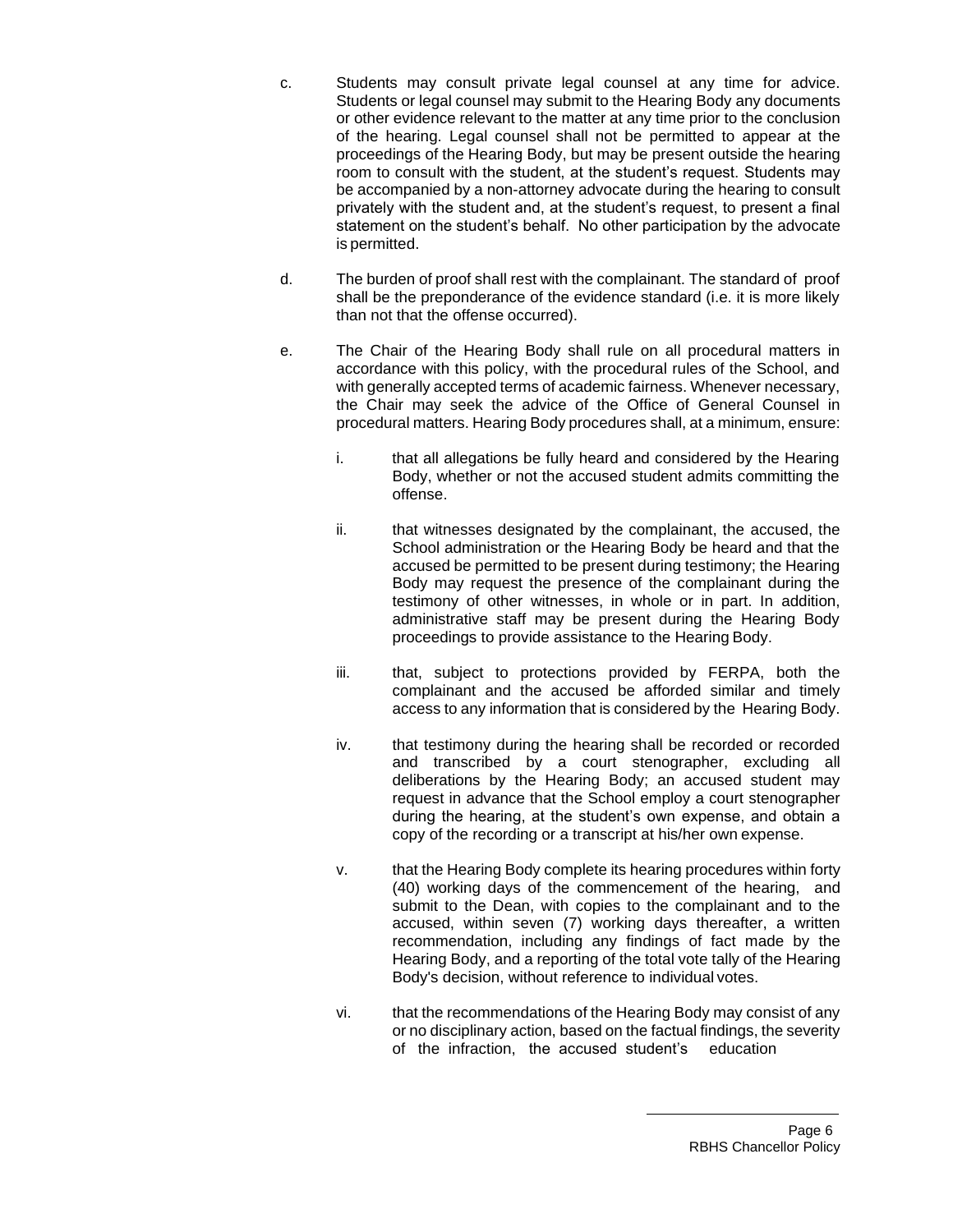records at the School, and any procedures, policies or codes of the School or of the University. Examples of possible disciplinary actions include, but are not limited to:

- (a) Dismissal of charges: dismissal of the complaint and removal of the complaint from University records.
- (b) Reprimand: an oral or written statement by the Dean to the student involved.
- (c) Probation: a specific period of time during which conditions may be placed on the student's enrollment, and the student's academic achievement and/or conduct monitored by the School; findings by the Hearing Body of additional disciplinary infractions during this period may result in the dismissal of the student.
- (d) Suspension: a specific period during which the student is barred from enrollment.
- (e) Dismissal: severing of the affiliation between the student and the School.
- (f) Withholding of degree or certificate: temporary or permanent withholding of degree or certificate.
- (g) Degree or certificate revocation.
- vii. that the Hearing Body recommendations are supported by no less than a majority vote of the members hearing the matter.
- f. All notices and correspondence to an accused student shall be sent certified mail, return receipt requested, or by another method providing confirmation of delivery including electronically, and such receipts or confirmations shall be retained by the School.
- g. The student may seek the advice of faculty or students who are not involved in the matter in question and who do not hold an administrative position in the School constituting a potential conflict of interest. Following the Dean's submission of the matter to the Hearing Body, neither School nor other Rutgers University administrative officers, faculty, staff or representative may advise an accused student or his/her representative in any matter relating to the disciplinary action, except for explanation of the procedures to be followed. Administrative officers whose positions may constitute a conflict of interest may not advise an accused student in any matter pertaining to the alleged infraction. The Dean may designate an administrative officer to participate in the hearing in order to present testimony or materials on behalf of the School.
- 5. Within five (5) working days of receipt of the Hearing Body's recommendation, any party may submit written exceptions to the Dean.
- 6. The Dean may review any education records of involved students, seek information and consult with any other party, including the student, complainant and members of the Hearing Body. Except in extraordinary circumstances, (notice of which shall be provided by the Dean to the accused student and the complainant) the Dean or his/her designee shall, within thirty (30) working days of the last submission by any party of written exceptions by any party, render a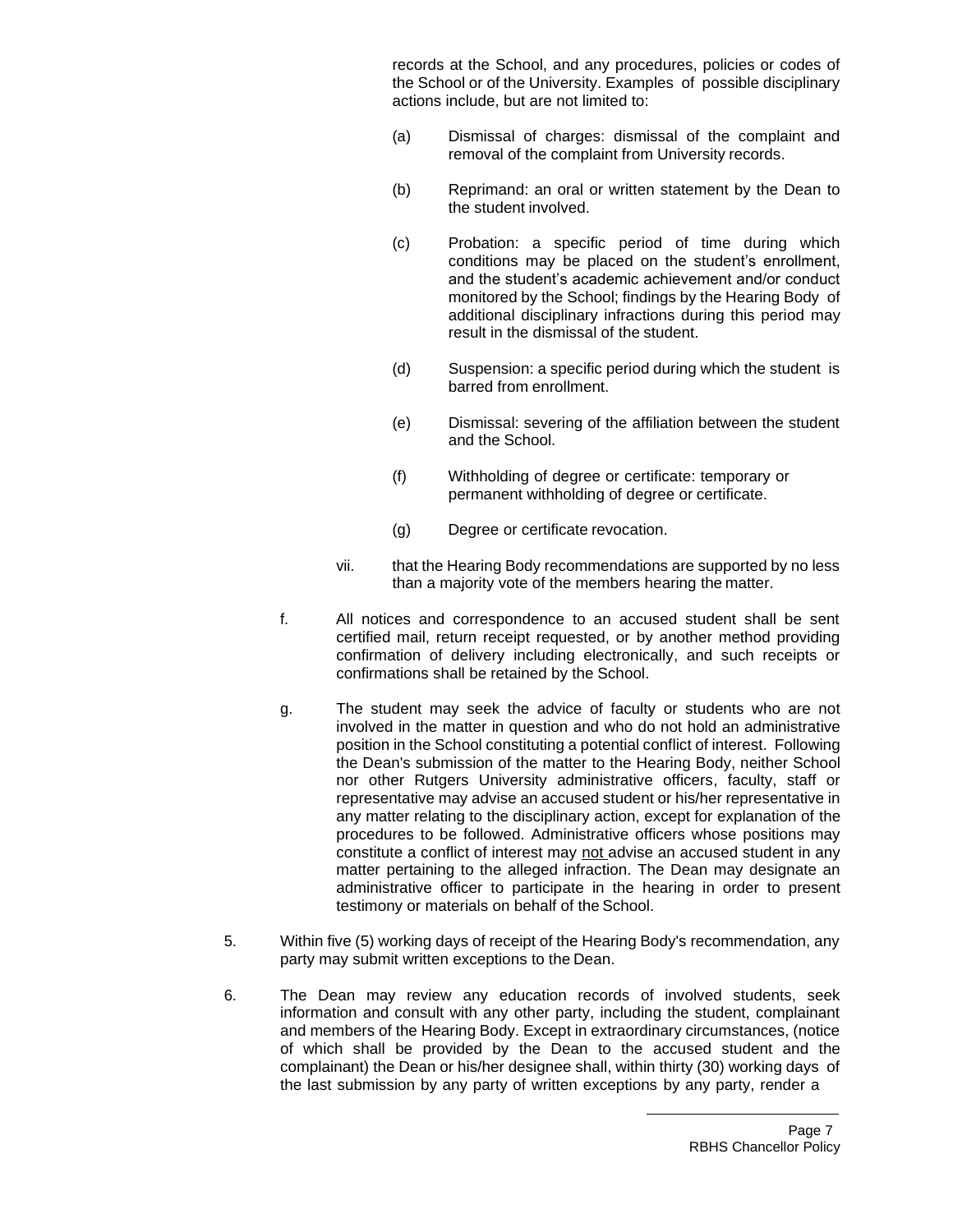final decision on disciplinary action to be taken and shall provide written copies of the decision to the student, the complainant and Hearing Body members. The Dean's decision shall be rendered earlier if the accused student is expected to graduate before the expiration of this thirty working day period.

- 7. Within five (5) working days of receipt of the Dean's decision, the accused student may submit a written appeal to the RBHS Chancellor. RBHS Chancellor may, at his or her discretion, review any education records of involved students and seek information and consult with any other party, including the student, complainant, members of the Hearing Body and the Dean. Except in extraordinary circumstances, (notice of which shall be provided by the Dean to the accused student and the complainant) the RBHS Chancellor shall, within thirty (30) working days, render a non-appealable written decision and shall provide written copies of the decision to the student, the complainant, Hearing Body members and the Dean. Such decision shall be rendered earlier if the accused student is expected to graduate before the expiration of this thirty working day period.
- 8. The School shall retain all records, notices, correspondence, tapes and transcripts pertaining to any action taken pursuant to this policy for a period of seven (7) years following conclusion of the action.
- 9. The Office of General Counsel may advise the Hearing Body and any administrative officer on interpretation of this policy and any other legal or procedural question at any time, except that no legal counsel shall be present during the taking of testimony by the Hearing Body.
- 10. There shall be no action taken to suspend or expel a student from school prior to completion of these disciplinary hearing procedures, unless, in the judgment of the Dean or his/her designee, the continued presence of the student poses a substantial and immediate danger to the welfare or safety of any person or property. The Dean may in such cases take action to prevent harm prior to and during the conduct of a hearing; the Hearing Body shall convene as rapidly as possible to render recommendations. A student suspended in this manner shall be given an opportunity to appear personally before the Dean or his/her designee to discuss the alleged misconduct and whether the student's continued presence poses a substantial and immediate danger to himself/herself, to others and/or to property. Alternatively, action may be taken pursuant to the University policy, Student Involuntary Leave of Absence and Involuntary Withdrawal.
- 11. Delays in any time period requirements in disciplinary procedures may be made by written agreement by the accused and the Dean or his/her designee, and, in the case of a matter before a Hearing Body, by the Chair of the Hearing Body.
- G. Specific School Rules for Disciplinary Procedures
	- 1. Each School shall adopt procedural rules to govern the conduct of disciplinary hearings in conformity with Section V.F of this policy and with the specific needs of the School.
		- a. Such rules shall establish the number, term and manner of appointment of Hearing Body members, alternates and the Chair. The responsibilities of faculty, staff and student members to make themselves available to participate when needed in the hearing process shall be established upon their appointment.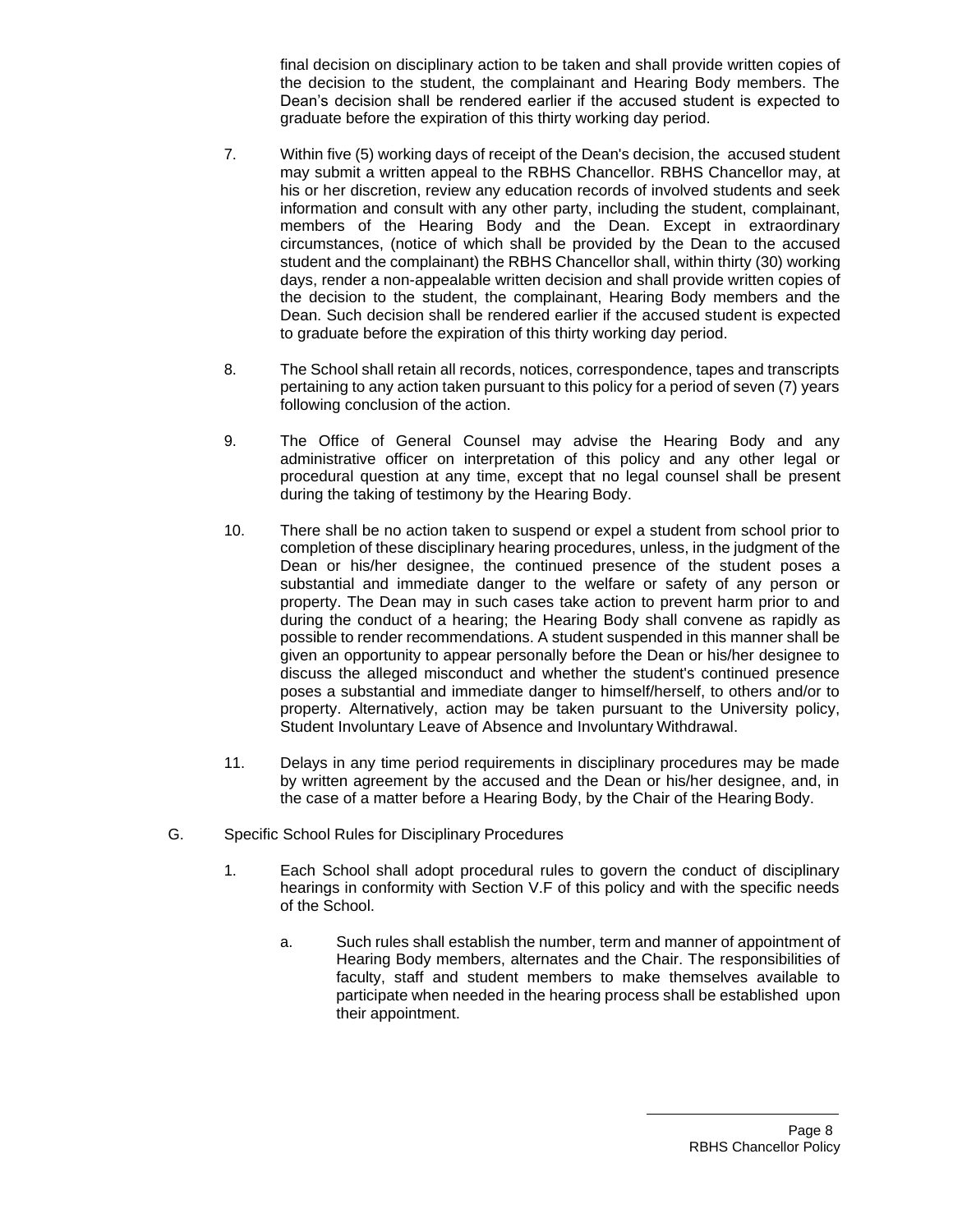- b. Such rules shall, in the case of joint programs between Schools of the University and outside institutions, establish procedures to govern hearings affecting students in those programs. So long as principles of academic fairness are included, the procedure of either institution may be employed at the discretion of the Dean, considering such factors as which School has administrative responsibility for the student and which School awards the degree from the program.
- c. Such rules may contain a code of student rights and responsibilities, establishing rules of conduct and standards of personal and professional behavior.
- 2. Such rules will be available to students when adopted or amended through convenient means such as the Student Handbook.
- H. Jurisdiction
	- 1. Action initiated under either academic or disciplinary procedures does not preclude subsequent or simultaneous action under the other or under the University's research misconduct procedures.
	- 2. If a complaint alleging a disciplinary infraction is submitted to the Dean, the Dean may determine that the allegation warrants academic action instead of or in addition to the disciplinary procedure, and may forward the matter to the appropriate body for recommendations. The Dean may also refer the student for an evaluation pursuant to University policy, Student Essential Functions. See EXHIBIT for a sample letter.
	- 3. If a complaint alleging a disciplinary infraction during a student's enrollment or other participation in University activities is submitted after the student has graduated or otherwise terminated the relationship with the University, the complaint may, at the Dean's discretion, be submitted to the Hearing Body in accordance with this policy and procedure. Revocation of a degree or certificate may be recommended by the Hearing Body to the Dean.
- I. Permitted Communications and Confidentiality

To promote the safety and/or welfare of a student and/or of others, and to the extent permitted by FERPA and other applicable laws, the School or University officials may, when appropriate, report incidents of disruptive behavior, or other conduct of serious concern, to the student's next of kin and/or to other appropriate School or University officials or health care or counseling providers, or to law enforcement agencies.

Except for such reports and communications made pursuant to this policy, and to the extent permitted by FERPA and other applicable laws, all proceedings and deliberations conducted pursuant to this policy and procedure will be considered confidential and may not be released or disclosed by any participant without permission from all of the involved parties or without valid subpoena or court order.

VI. EXHIBIT

Sample letter: STUDENT REFERRED FOR EVALUATION AS PART OF DISCIPLINARY PROCESS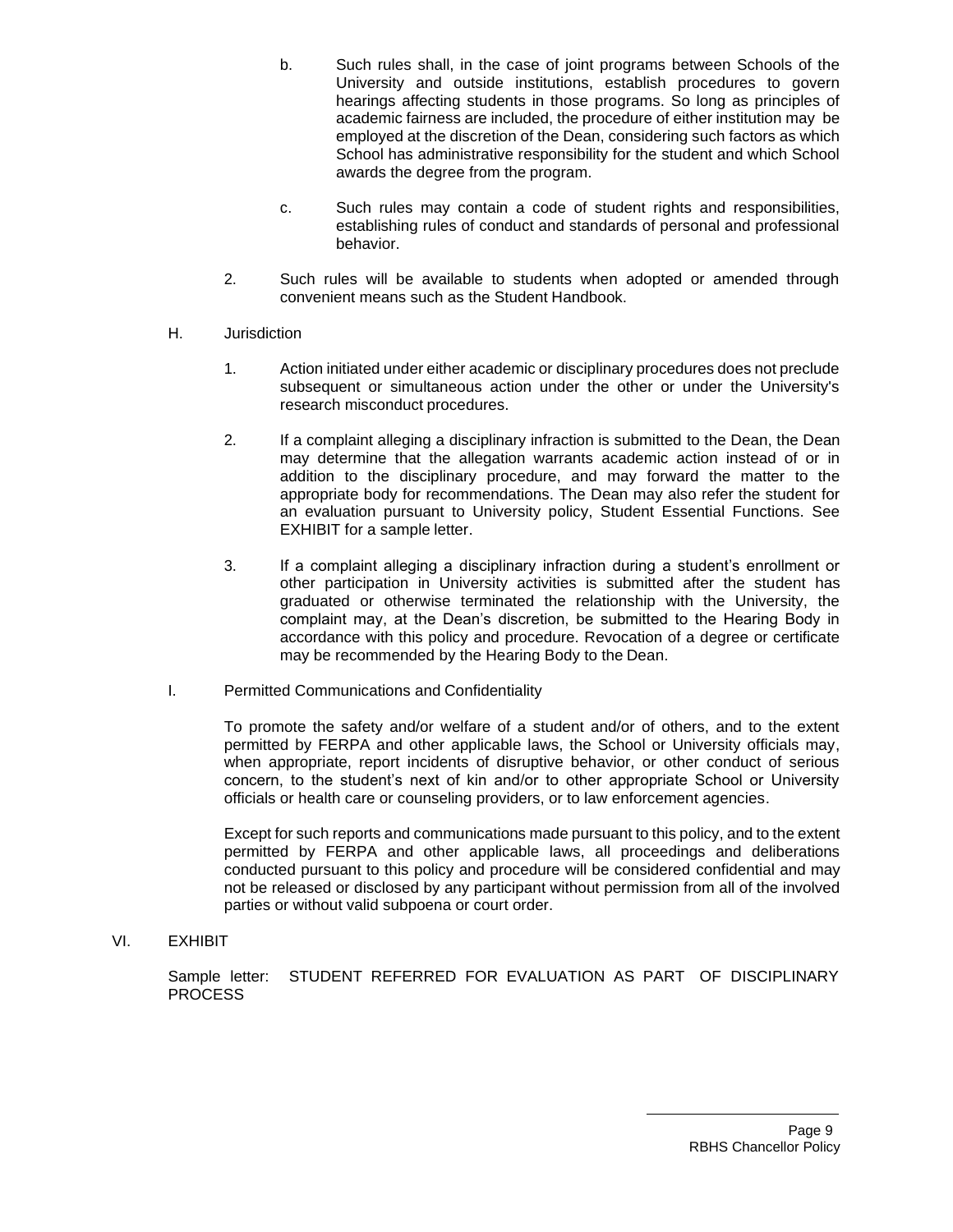## EXHIBIT

# *SAMPLE LETTER: STUDENT REFERRED FOR EVALUATION AS PART OF DISCIPLINARY PROCESS*

[Date]

[Student Name and Address]

## Dear [Student]:

Your well-being and safety are of great concern to me and your faculty. Because we are concerned about your well-being, and in light of recent incidents related to the current disciplinary process in which you are involved, you are being referred to [name of doctor/counselor/practice] for an evaluation to determine your fitness to continue as a student at the [Rutgers University -School].

This referral is being made after careful examination of information of concern presented through the disciplinary process. During the disciplinary hearing, the following incidents were related to the hearing body:

A report by a faculty member of a recent statement you made during a heated debate with a fellow student over a class assignment. It was reported that you said "if your lousy work influences my grade, you're going to regret it, something bad will happen to you." The faculty member who reported this statement was very upset by the remark and believed it to be serious.

Earlier in the year, several students in your study group reported that you told them that if you did not do well this semester, you would hold them responsible and "there would be trouble." When approached about this remark, you admitted making the statement, but insisted that it was a joke.

On another occasion, you were interrupted by a school administrator while engaging in a loud, angry confrontation with a fellow student. Although you later apologized, the fellow student reported feeling threatened.

The Rutgers University -[Name of School] Essential Functions for participation in courses includes the following requirement:

## "E. Behavioral and Social Skills

The student must demonstrate emotional stability with appropriate interpersonal relationships and communication skills. He/she must be able to exercise good judgment and sustain an attention level necessary to complete all responsibilities promptly; be attendant to the diagnosis and care of patients, and develop mature, sensitive, professional and effective relationships with patients/clients (in well and diseased states from every gender, socioeconomic status and cultural group) and health care workers. The student must be able to tolerate taxing workloads and to function effectively under stress. He/she must be able to adapt to changing environments, to display flexibility, and to learn to function in the face of uncertainties inherent in the clinical setting. Compassion, integrity, concern for others, appropriate hygiene, appearance, interpersonal skills, interest and motivation are all personal qualities that are required throughout the admissions and educational processes.

A student whose behavior or performances raises questions concerning his or her ability to fulfill the essential functions may be required to obtain evaluation and/or testing by a health care provider designated by the School, and to provide the results to the Campus Student Health Service or Office of Disability Services for the purpose of determining whether the student is fit to pursue the educational program. If the student is